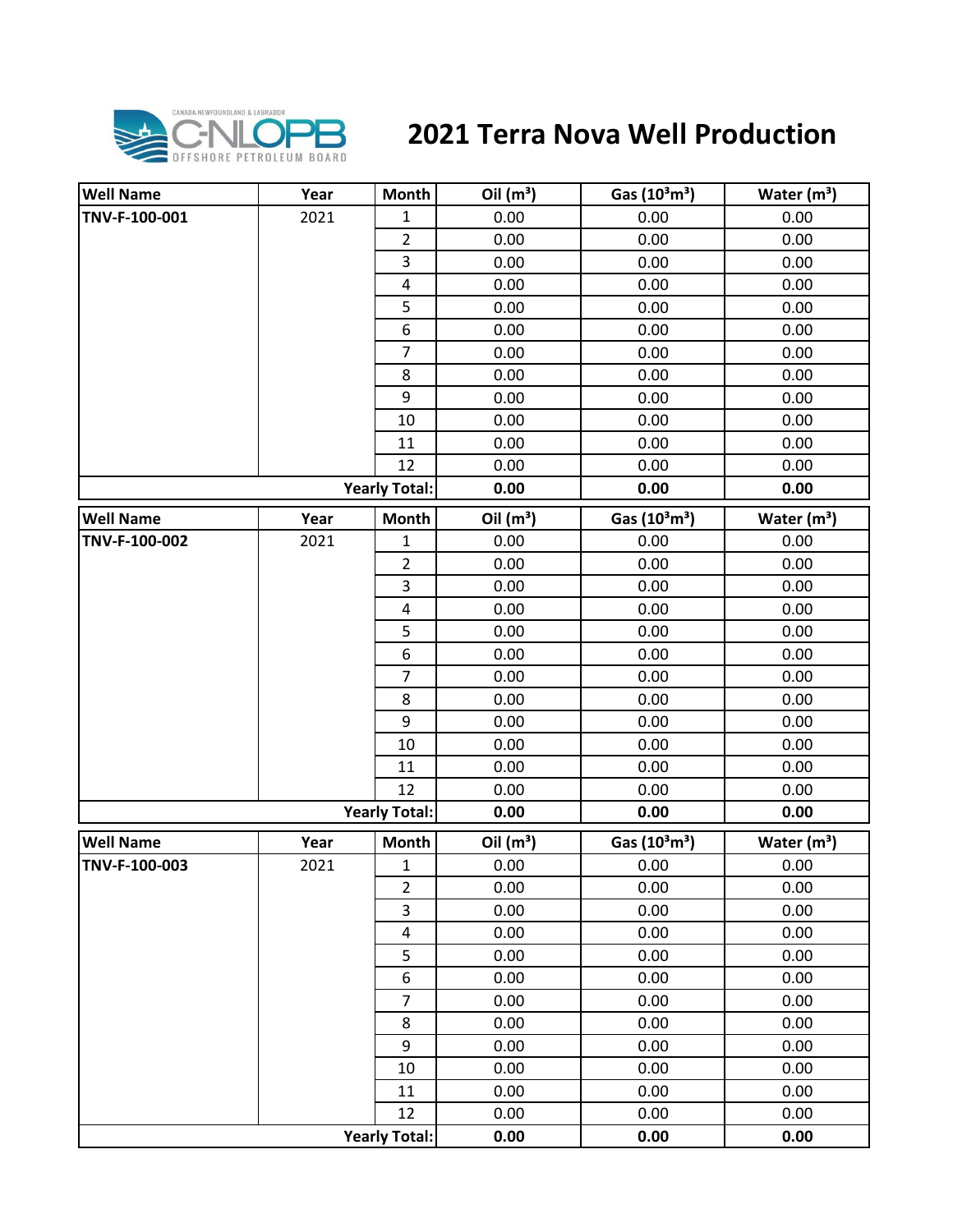| <b>Well Name</b>     | Year | Month          | Oil $(m^3)$ | Gas $(10^3 \text{m}^3)$ | Water $(m3)$ |
|----------------------|------|----------------|-------------|-------------------------|--------------|
| TNV-F-100-004        | 2021 | 1              | 0.00        | 0.00                    | 0.00         |
|                      |      | $\overline{2}$ | 0.00        | 0.00                    | 0.00         |
|                      |      | 3              | 0.00        | 0.00                    | 0.00         |
|                      |      | 4              | 0.00        | 0.00                    | 0.00         |
|                      |      | 5              | 0.00        | 0.00                    | 0.00         |
|                      |      | 6              | 0.00        | 0.00                    | 0.00         |
|                      |      | 7              | 0.00        | 0.00                    | 0.00         |
|                      |      | 8              | 0.00        | 0.00                    | 0.00         |
|                      |      | 9              | 0.00        | 0.00                    | 0.00         |
|                      |      | 10             | 0.00        | 0.00                    | 0.00         |
|                      |      | 11             | 0.00        | 0.00                    | 0.00         |
|                      |      | 12             | 0.00        | 0.00                    | 0.00         |
| <b>Yearly Total:</b> |      | 0.00           | 0.00        | 0.00                    |              |

| <b>Well Name</b>     | Year | Month          | Oil $(m^3)$ | Gas (10 <sup>3</sup> m <sup>3</sup> ) | Water $(m^3)$ |
|----------------------|------|----------------|-------------|---------------------------------------|---------------|
| TNV-G-090-002-W      | 2021 | 1              | 0.00        | 0.00                                  | 0.00          |
|                      |      | $\overline{2}$ | 0.00        | 0.00                                  | 0.00          |
|                      |      | 3              | 0.00        | 0.00                                  | 0.00          |
|                      |      | 4              | 0.00        | 0.00                                  | 0.00          |
|                      |      | 5              | 0.00        | 0.00                                  | 0.00          |
|                      |      | 6              | 0.00        | 0.00                                  | 0.00          |
|                      |      | 7              | 0.00        | 0.00                                  | 0.00          |
|                      |      | 8              | 0.00        | 0.00                                  | 0.00          |
|                      |      | 9              | 0.00        | 0.00                                  | 0.00          |
|                      |      | 10             | 0.00        | 0.00                                  | 0.00          |
|                      |      | 11             | 0.00        | 0.00                                  | 0.00          |
|                      |      | 12             | 0.00        | 0.00                                  | 0.00          |
| <b>Yearly Total:</b> |      |                | 0.00        | 0.00                                  | 0.00          |

| <b>Well Name</b>     | Year | Month          | Oil $(m^3)$ | Gas $(10^3 \text{m}^3)$ | Water $(m^3)$ |
|----------------------|------|----------------|-------------|-------------------------|---------------|
| TNV-G-090-003        | 2021 | 1              | 0.00        | 0.00                    | 0.00          |
|                      |      | $\overline{2}$ | 0.00        | 0.00                    | 0.00          |
|                      |      | 3              | 0.00        | 0.00                    | 0.00          |
|                      |      | 4              | 0.00        | 0.00                    | 0.00          |
|                      |      | 5              | 0.00        | 0.00                    | 0.00          |
|                      |      | 6              | 0.00        | 0.00                    | 0.00          |
|                      |      | 7              | 0.00        | 0.00                    | 0.00          |
|                      |      | 8              | 0.00        | 0.00                    | 0.00          |
|                      |      | 9              | 0.00        | 0.00                    | 0.00          |
|                      |      | 10             | 0.00        | 0.00                    | 0.00          |
|                      |      | 11             | 0.00        | 0.00                    | 0.00          |
|                      |      | 12             | 0.00        | 0.00                    | 0.00          |
| <b>Yearly Total:</b> |      |                | 0.00        | 0.00                    | 0.00          |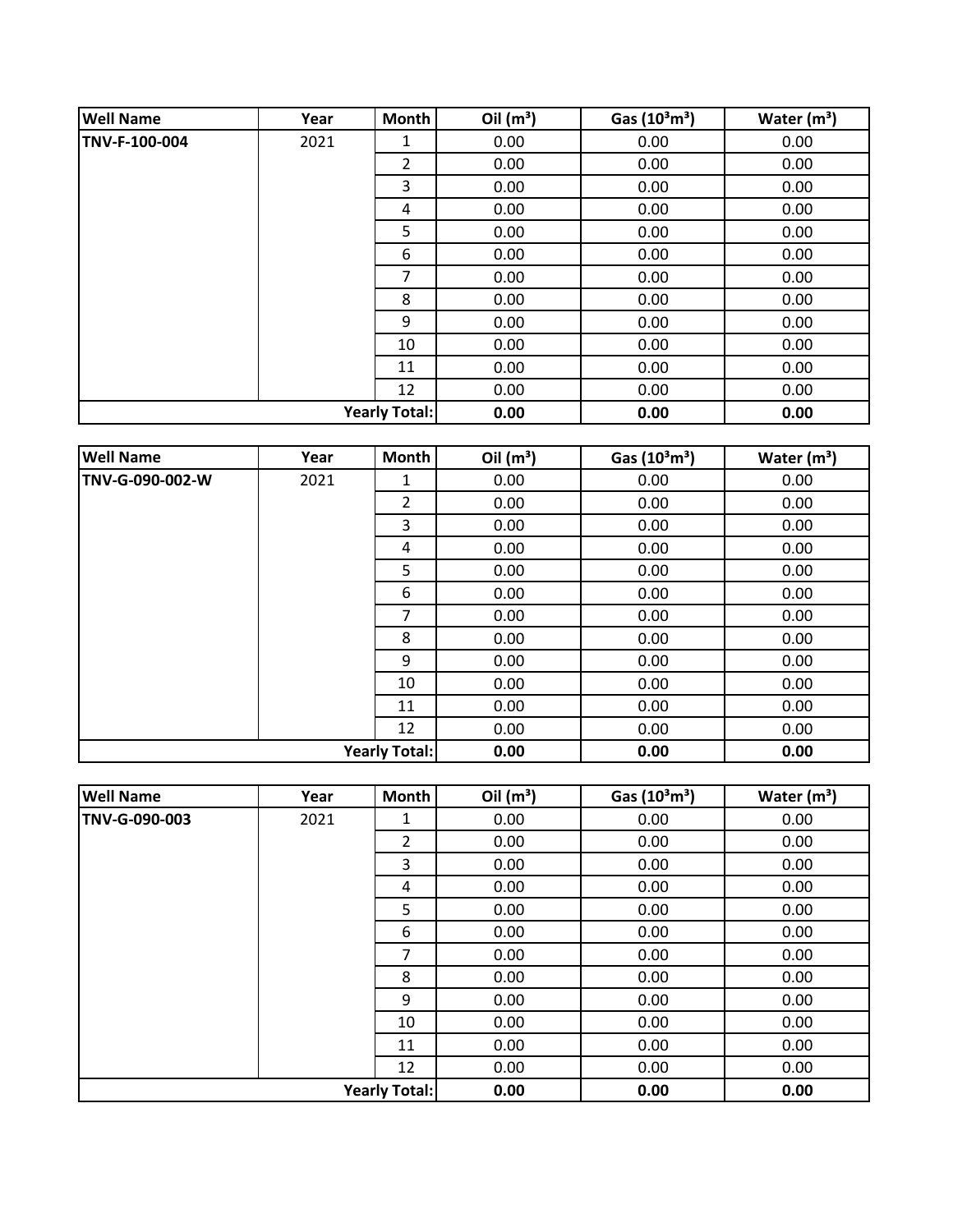| <b>Well Name</b>     | Year | Month          | Oil $(m^3)$ | Gas $(10^3 \text{m}^3)$ | Water $(m3)$ |
|----------------------|------|----------------|-------------|-------------------------|--------------|
| TNV-G-090-005-Y      | 2021 | 1              | 0.00        | 0.00                    | 0.00         |
|                      |      | $\overline{2}$ | 0.00        | 0.00                    | 0.00         |
|                      |      | 3              | 0.00        | 0.00                    | 0.00         |
|                      |      | 4              | 0.00        | 0.00                    | 0.00         |
|                      |      | 5              | 0.00        | 0.00                    | 0.00         |
|                      |      | 6              | 0.00        | 0.00                    | 0.00         |
|                      |      | 7              | 0.00        | 0.00                    | 0.00         |
|                      |      | 8              | 0.00        | 0.00                    | 0.00         |
|                      |      | 9              | 0.00        | 0.00                    | 0.00         |
|                      |      | 10             | 0.00        | 0.00                    | 0.00         |
|                      |      | 11             | 0.00        | 0.00                    | 0.00         |
|                      |      | 12             | 0.00        | 0.00                    | 0.00         |
| <b>Yearly Total:</b> |      | 0.00           | 0.00        | 0.00                    |              |

| <b>Well Name</b>     | Year | Month          | Oil $(m^3)$ | Gas (10 <sup>3</sup> m <sup>3</sup> ) | Water $(m^3)$ |
|----------------------|------|----------------|-------------|---------------------------------------|---------------|
| TNV-G-090-006-Z      | 2021 | 1              | 0.00        | 0.00                                  | 0.00          |
|                      |      | $\overline{2}$ | 0.00        | 0.00                                  | 0.00          |
|                      |      | 3              | 0.00        | 0.00                                  | 0.00          |
|                      |      | 4              | 0.00        | 0.00                                  | 0.00          |
|                      |      | 5              | 0.00        | 0.00                                  | 0.00          |
|                      |      | 6              | 0.00        | 0.00                                  | 0.00          |
|                      |      | 7              | 0.00        | 0.00                                  | 0.00          |
|                      |      | 8              | 0.00        | 0.00                                  | 0.00          |
|                      |      | 9              | 0.00        | 0.00                                  | 0.00          |
|                      |      | 10             | 0.00        | 0.00                                  | 0.00          |
|                      |      | 11             | 0.00        | 0.00                                  | 0.00          |
|                      |      | 12             | 0.00        | 0.00                                  | 0.00          |
| <b>Yearly Total:</b> |      |                | 0.00        | 0.00                                  | 0.00          |

| <b>Well Name</b>     | Year | Month          | Oil $(m^3)$ | Gas $(10^3 \text{m}^3)$ | Water $(m^3)$ |
|----------------------|------|----------------|-------------|-------------------------|---------------|
| TNV-G-090-009        | 2021 | 1              | 0.00        | 0.00                    | 0.00          |
|                      |      | $\overline{2}$ | 0.00        | 0.00                    | 0.00          |
|                      |      | 3              | 0.00        | 0.00                    | 0.00          |
|                      |      | 4              | 0.00        | 0.00                    | 0.00          |
|                      |      | 5              | 0.00        | 0.00                    | 0.00          |
|                      |      | 6              | 0.00        | 0.00                    | 0.00          |
|                      |      | 7              | 0.00        | 0.00                    | 0.00          |
|                      |      | 8              | 0.00        | 0.00                    | 0.00          |
|                      |      | 9              | 0.00        | 0.00                    | 0.00          |
|                      |      | 10             | 0.00        | 0.00                    | 0.00          |
|                      |      | 11             | 0.00        | 0.00                    | 0.00          |
|                      |      | 12             | 0.00        | 0.00                    | 0.00          |
| <b>Yearly Total:</b> |      |                | 0.00        | 0.00                    | 0.00          |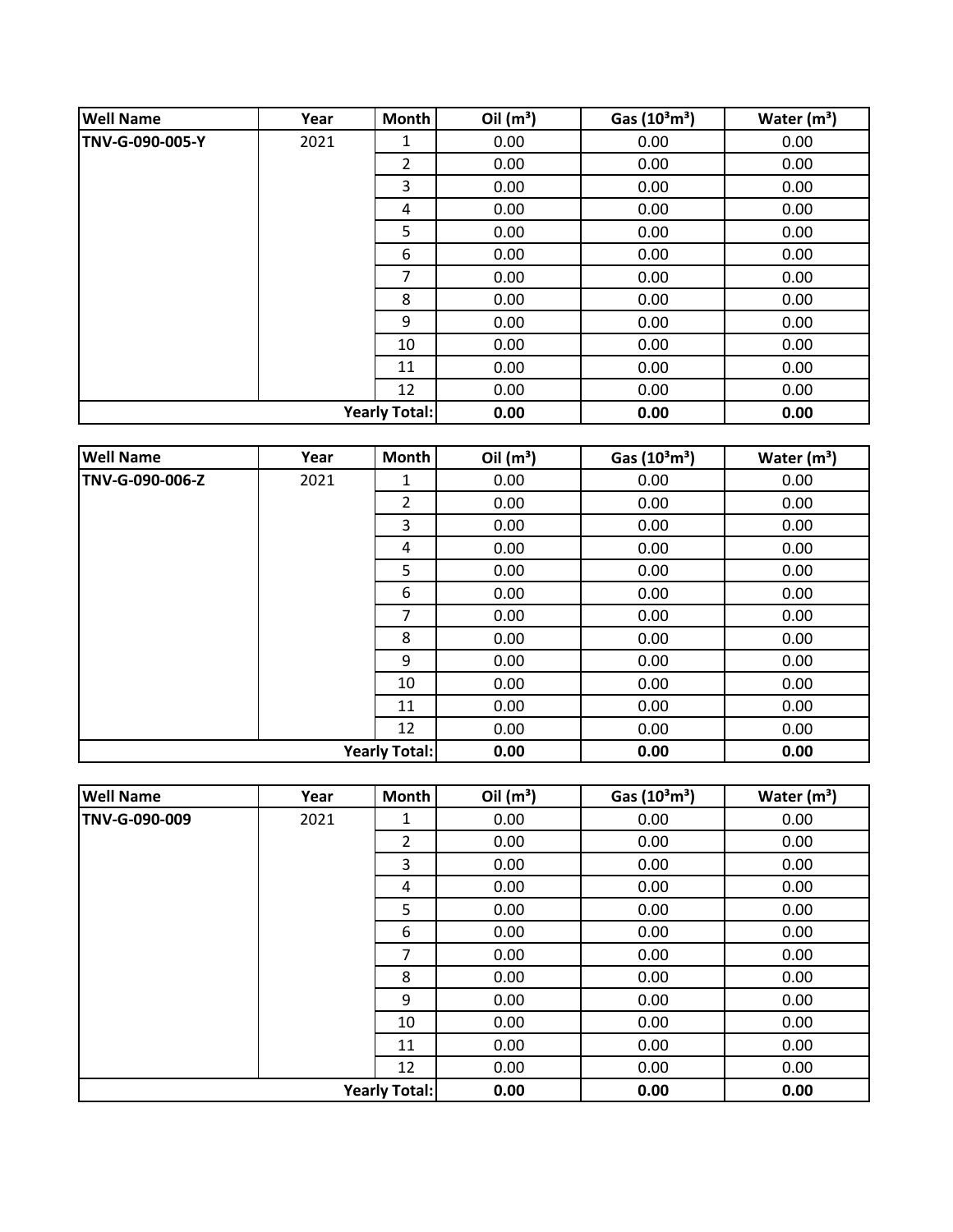| <b>Well Name</b>     | Year | Month          | Oil $(m^3)$ | Gas $(10^3 \text{m}^3)$ | Water $(m3)$ |
|----------------------|------|----------------|-------------|-------------------------|--------------|
| TNV-L-098-001-Y      | 2021 | 1              | 0.00        | 0.00                    | 0.00         |
|                      |      | $\overline{2}$ | 0.00        | 0.00                    | 0.00         |
|                      |      | 3              | 0.00        | 0.00                    | 0.00         |
|                      |      | 4              | 0.00        | 0.00                    | 0.00         |
|                      |      | 5              | 0.00        | 0.00                    | 0.00         |
|                      |      | 6              | 0.00        | 0.00                    | 0.00         |
|                      |      | 7              | 0.00        | 0.00                    | 0.00         |
|                      |      | 8              | 0.00        | 0.00                    | 0.00         |
|                      |      | 9              | 0.00        | 0.00                    | 0.00         |
|                      |      | 10             | 0.00        | 0.00                    | 0.00         |
|                      |      | 11             | 0.00        | 0.00                    | 0.00         |
|                      |      | 12             | 0.00        | 0.00                    | 0.00         |
| <b>Yearly Total:</b> |      | 0.00           | 0.00        | 0.00                    |              |

| <b>Well Name</b>     | Year | <b>Month</b>   | Oil $(m^3)$ | Gas $(10^3 \text{m}^3)$ | Water $(m^3)$ |
|----------------------|------|----------------|-------------|-------------------------|---------------|
| TNV-L-098-002        | 2021 | 1              | 0.00        | 0.00                    | 0.00          |
|                      |      | $\overline{2}$ | 0.00        | 0.00                    | 0.00          |
|                      |      | 3              | 0.00        | 0.00                    | 0.00          |
|                      |      | 4              | 0.00        | 0.00                    | 0.00          |
|                      |      | 5              | 0.00        | 0.00                    | 0.00          |
|                      |      | 6              | 0.00        | 0.00                    | 0.00          |
|                      |      | 7              | 0.00        | 0.00                    | 0.00          |
|                      |      | 8              | 0.00        | 0.00                    | 0.00          |
|                      |      | 9              | 0.00        | 0.00                    | 0.00          |
|                      |      | 10             | 0.00        | 0.00                    | 0.00          |
|                      |      | 11             | 0.00        | 0.00                    | 0.00          |
|                      |      | 12             | 0.00        | 0.00                    | 0.00          |
| <b>Yearly Total:</b> |      | 0.00           | 0.00        | 0.00                    |               |

| <b>Well Name</b>     | Year | Month          | Oil $(m^3)$ | Gas $(10^3 \text{m}^3)$ | Water $(m^3)$ |
|----------------------|------|----------------|-------------|-------------------------|---------------|
| TNV-L-098-004        | 2021 | 1              | 0.00        | 0.00                    | 0.00          |
|                      |      | $\overline{2}$ | 0.00        | 0.00                    | 0.00          |
|                      |      | 3              | 0.00        | 0.00                    | 0.00          |
|                      |      | 4              | 0.00        | 0.00                    | 0.00          |
|                      |      | 5              | 0.00        | 0.00                    | 0.00          |
|                      |      | 6              | 0.00        | 0.00                    | 0.00          |
|                      |      | 7              | 0.00        | 0.00                    | 0.00          |
|                      |      | 8              | 0.00        | 0.00                    | 0.00          |
|                      |      | 9              | 0.00        | 0.00                    | 0.00          |
|                      |      | 10             | 0.00        | 0.00                    | 0.00          |
|                      |      | 11             | 0.00        | 0.00                    | 0.00          |
|                      |      | 12             | 0.00        | 0.00                    | 0.00          |
| <b>Yearly Total:</b> |      |                | 0.00        | 0.00                    | 0.00          |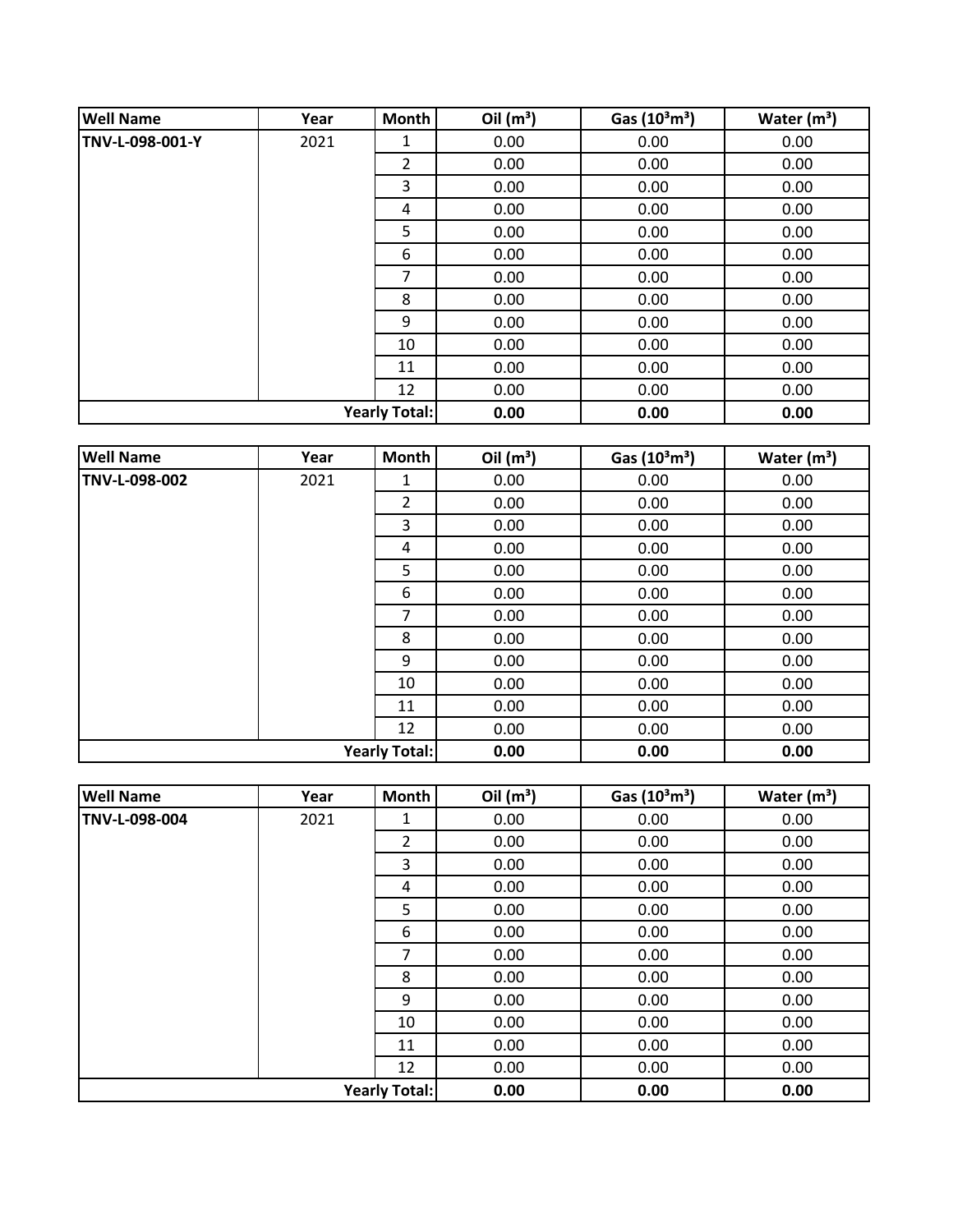| <b>Well Name</b>     | Year | Month | Oil $(m^3)$ | Gas $(10^3 \text{m}^3)$ | Water $(m3)$ |
|----------------------|------|-------|-------------|-------------------------|--------------|
| TNV-L-098-007-X      | 2021 | 1     | 0.00        | 0.00                    | 0.00         |
|                      |      | 2     | 0.00        | 0.00                    | 0.00         |
|                      |      | 3     | 0.00        | 0.00                    | 0.00         |
|                      |      | 4     | 0.00        | 0.00                    | 0.00         |
|                      |      | 5     | 0.00        | 0.00                    | 0.00         |
|                      |      | 6     | 0.00        | 0.00                    | 0.00         |
|                      |      | 7     | 0.00        | 0.00                    | 0.00         |
|                      |      | 8     | 0.00        | 0.00                    | 0.00         |
|                      |      | 9     | 0.00        | 0.00                    | 0.00         |
|                      |      | 10    | 0.00        | 0.00                    | 0.00         |
|                      |      | 11    | 0.00        | 0.00                    | 0.00         |
|                      |      | 12    | 0.00        | 0.00                    | 0.00         |
| <b>Yearly Total:</b> |      | 0.00  | 0.00        | 0.00                    |              |

| <b>Well Name</b> | Year | <b>Month</b>         | Oil $(m^3)$ | Gas $(10^3 \text{m}^3)$ | Water $(m^3)$ |
|------------------|------|----------------------|-------------|-------------------------|---------------|
| TNV-L-098-008    | 2021 | 1                    | 0.00        | 0.00                    | 0.00          |
|                  |      | $\overline{2}$       | 0.00        | 0.00                    | 0.00          |
|                  |      | 3                    | 0.00        | 0.00                    | 0.00          |
|                  |      | 4                    | 0.00        | 0.00                    | 0.00          |
|                  |      | 5                    | 0.00        | 0.00                    | 0.00          |
|                  |      | 6                    | 0.00        | 0.00                    | 0.00          |
|                  |      | 7                    | 0.00        | 0.00                    | 0.00          |
|                  |      | 8                    | 0.00        | 0.00                    | 0.00          |
|                  |      | 9                    | 0.00        | 0.00                    | 0.00          |
|                  |      | 10                   | 0.00        | 0.00                    | 0.00          |
|                  |      | 11                   | 0.00        | 0.00                    | 0.00          |
|                  |      | 12                   | 0.00        | 0.00                    | 0.00          |
|                  |      | <b>Yearly Total:</b> | 0.00        | 0.00                    | 0.00          |

| <b>Well Name</b>     | Year | Month          | Oil $(m^3)$ | Gas $(10^3 \text{m}^3)$ | Water $(m^3)$ |
|----------------------|------|----------------|-------------|-------------------------|---------------|
| TNV-L-098-009        | 2021 | 1              | 0.00        | 0.00                    | 0.00          |
|                      |      | $\overline{2}$ | 0.00        | 0.00                    | 0.00          |
|                      |      | 3              | 0.00        | 0.00                    | 0.00          |
|                      |      | 4              | 0.00        | 0.00                    | 0.00          |
|                      |      | 5              | 0.00        | 0.00                    | 0.00          |
|                      |      | 6              | 0.00        | 0.00                    | 0.00          |
|                      |      | 7              | 0.00        | 0.00                    | 0.00          |
|                      |      | 8              | 0.00        | 0.00                    | 0.00          |
|                      |      | 9              | 0.00        | 0.00                    | 0.00          |
|                      |      | 10             | 0.00        | 0.00                    | 0.00          |
|                      |      | 11             | 0.00        | 0.00                    | 0.00          |
|                      |      | 12             | 0.00        | 0.00                    | 0.00          |
| <b>Yearly Total:</b> |      |                | 0.00        | 0.00                    | 0.00          |